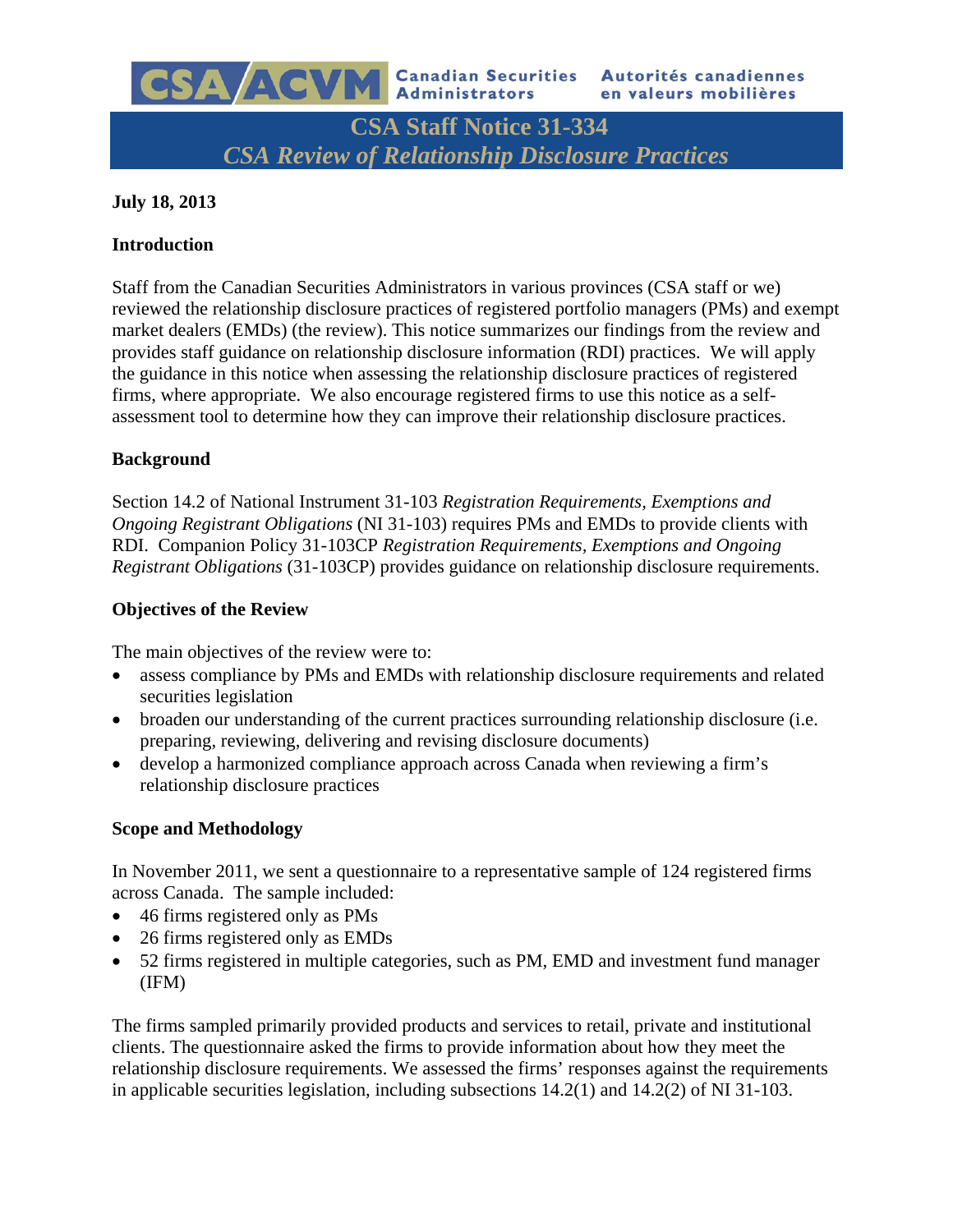#### **Outcome**

 $\overline{a}$ 

Where we identified deficiencies, we sent a compliance deficiency report to the firm. Most CSA jurisdictions required firms to submit a written response to the deficiencies and any revised RDI documents. CSA staff reviewed these responses to ensure that each firm addressed any RDI deficiencies. Firms in certain CSA jurisdictions were notified that we would review the identified deficiencies on the next scheduled compliance examination. Where we continue to have concerns with a firm's actions in resolving the deficiencies, we may consider appropriate regulatory action.

#### **Regulatory Requirements**

When assessing the responses to our questionnaire, we primarily considered the requirements in NI 31-103. Subsection 14.2(1) of NI 31-103 requires a registered firm to deliver to a client all information that a reasonable investor would consider important about the client's relationship with the registrant. Given this, it is not our intention to prescribe all of the RDI that a registered firm may provide to their clients. Registered firms should consider what other RDI should be provided to their clients to meet the requirements of subsection 14.2(1).

Our intention is to provide guidance on subsection 14.2(2) which requires a registered firm to deliver specific information to a client, and subsections 14.2(3) and (4) which prescribes when the registered firm must deliver and revise RDI to clients. We also considered the requirement that a registrant deal fairly, honestly and in good faith with clients<sup>1</sup>.

Since the review, the relationship disclosure requirements in NI 31-103 have been amended, with the implementation of the new amendments under Phase 2 of the Client Relationship Model Project starting on July 15, 2013 (the CRM2 Amendments). 31-103CP has also been amended with expanded discussion of the RDI requirements, as well as with the addition of guidance corresponding to the new requirements in the CRM2 Amendments. For more information, please refer to the CSA Notice of Amendments to National Instrument 31-103 *Registration Requirements, Exemptions and Ongoing Registrant Obligations* and to Companion Policy 31- 103CP *Registration Requirements, Exemptions and Ongoing Registrant Obligations* (Cost Disclosure, Performance Reporting and Client Statements) published on March 28, 2013 (CRM2 Notice $)^2$ .

This staff notice identifies the relationship disclosure requirements at the time of the review, and

 $<sup>1</sup>$  In the participating jurisdictions, this requirement is in section 75.2 of the Securities Act (Alberta), section 14 of</sup> the Securities Rules (British Columbia), subsection 154.2(2) of the Securities Act (Manitoba), subsection 54(1) of the Securities Act (New Brunswick), section 39A of the Securities Act (Nova Scotia), section 2.1 of Ontario Securities Commission Rule 31-505 Conditions of Registration, section 160 of the Securities Act (Quebec), section 26.2 of the Securities Act (Newfoundland and Labrador), and subsection 33.1(1) of the Securities Act (Saskatchewan). In Manitoba, subsection 154.2(2) further requires registered firms with discretionary authority to act in the client's best interests.

 $2^2$  CRM2 Notice is available on websites of CSA jurisdictions.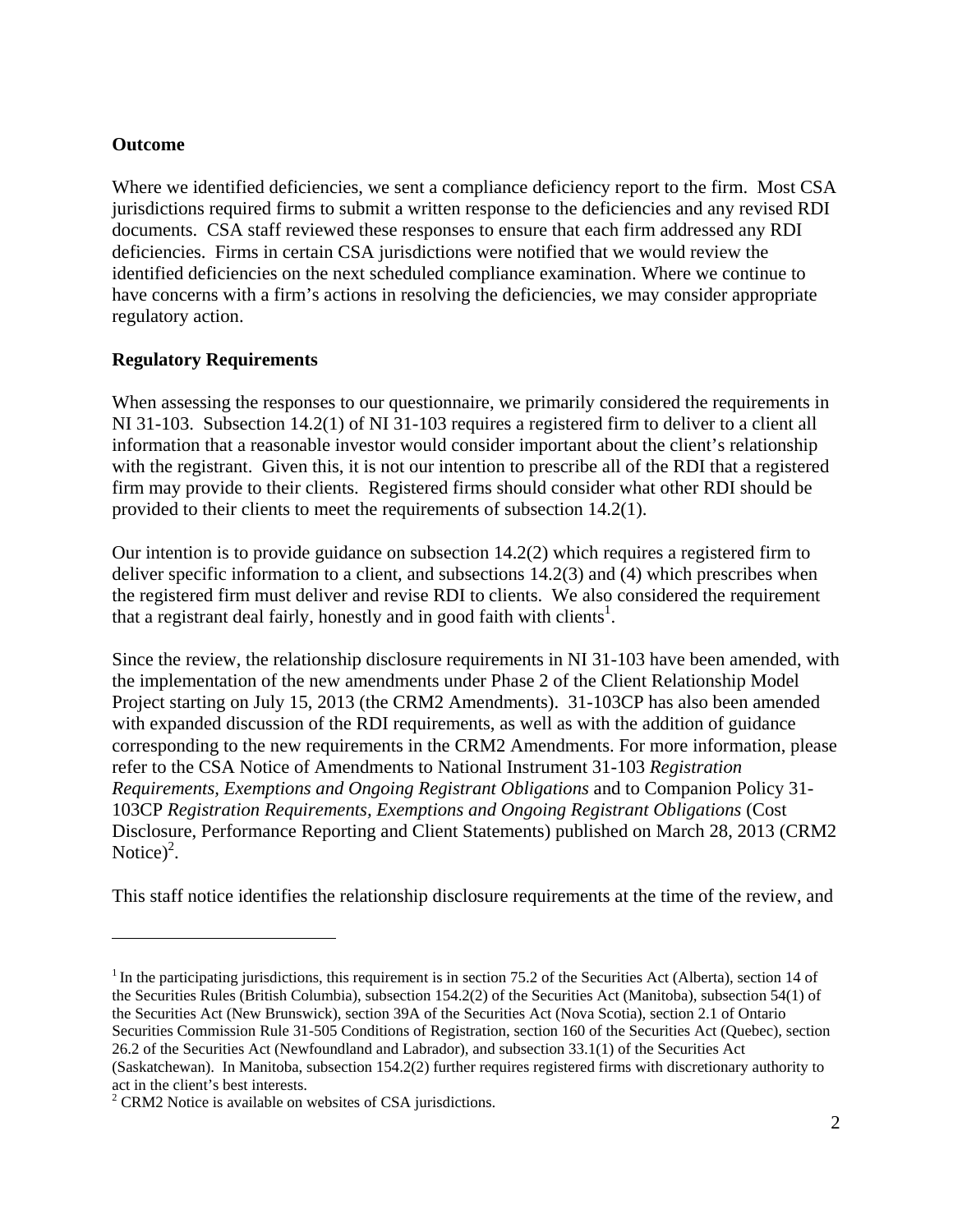we also draw attention to clarifications and changes that are effective as of July 15, 2013. Note that there are other new requirements in the CRM2 Amendments that will come into effect starting on July 15 in each of 2013, 2014, 2015 and 2016. Registrants should refer to the CRM2 Notice for more detail about all of the CRM2 Amendments. Firms are expected to identify and implement all necessary steps to ensure their compliance with these amendments.

#### **Concerns with Deficient Client Relationship Disclosure Information**

Clients may rely on and make decisions based on a registered firm's RDI. As a result, the RDI should be fulsome and provide meaningful information. If the RDI is deficient, clients may:

- misunderstand the type of services and investment products the registered firm offers and is authorized and able to provide
- incorrectly gauge the level of risk of an investment product or strategy
- not be aware of the fees and costs associated with an investment product or account
- not be aware of conflicts of interest between the registered firm and the client

#### **Preparing, reviewing, delivering and revising relationship disclosure information**

#### *Practices*

As part of the review, we asked registered firms how they prepared, reviewed, delivered and revised RDI. We found the following acceptable practices:

- firms provided RDI in separate documents, such as the Investment Management Agreement (IMA), Advisory Agreement, Investment Policy Statement (IPS), Know Your Client (KYC) forms and offering documents, which together gave the client the required information
- firms typically provided RDI to clients at the time of account opening, and at the very least, before making or advising the client to make an investment
- firms personally delivered RDI to the client, and if that was not possible, sent it to the client by mail, electronically or by fax
- firms required clients to acknowledge receipt of the disclosure documents
- firms kept signed copies of all relationship disclosure documents either in hard copy or electronic format
- firms advised clients in a timely manner if there was a significant change to the RDI by letter, phone or email, and required clients to acknowledge the change

While most registered firms had a process for reviewing the disclosures provided to clients, some did not have policies and procedures specifically designed to address the requirements under section 14.2 of NI 31-103. This practice is not consistent with the requirements in section 11.1 of NI 31-103 (compliance system).

#### *Guidance*

We intend the following guidance to assist registered firms with preparing, reviewing, delivering and revising RDI:

Under section 11.1 of NI 31-103, registered firms must have policies and procedures that establish a system of controls and supervision sufficient to provide reasonable assurance that the firm and each individual acting on its behalf complies with securities legislation. This extends to the relationship disclosure requirements. Written policies and procedures should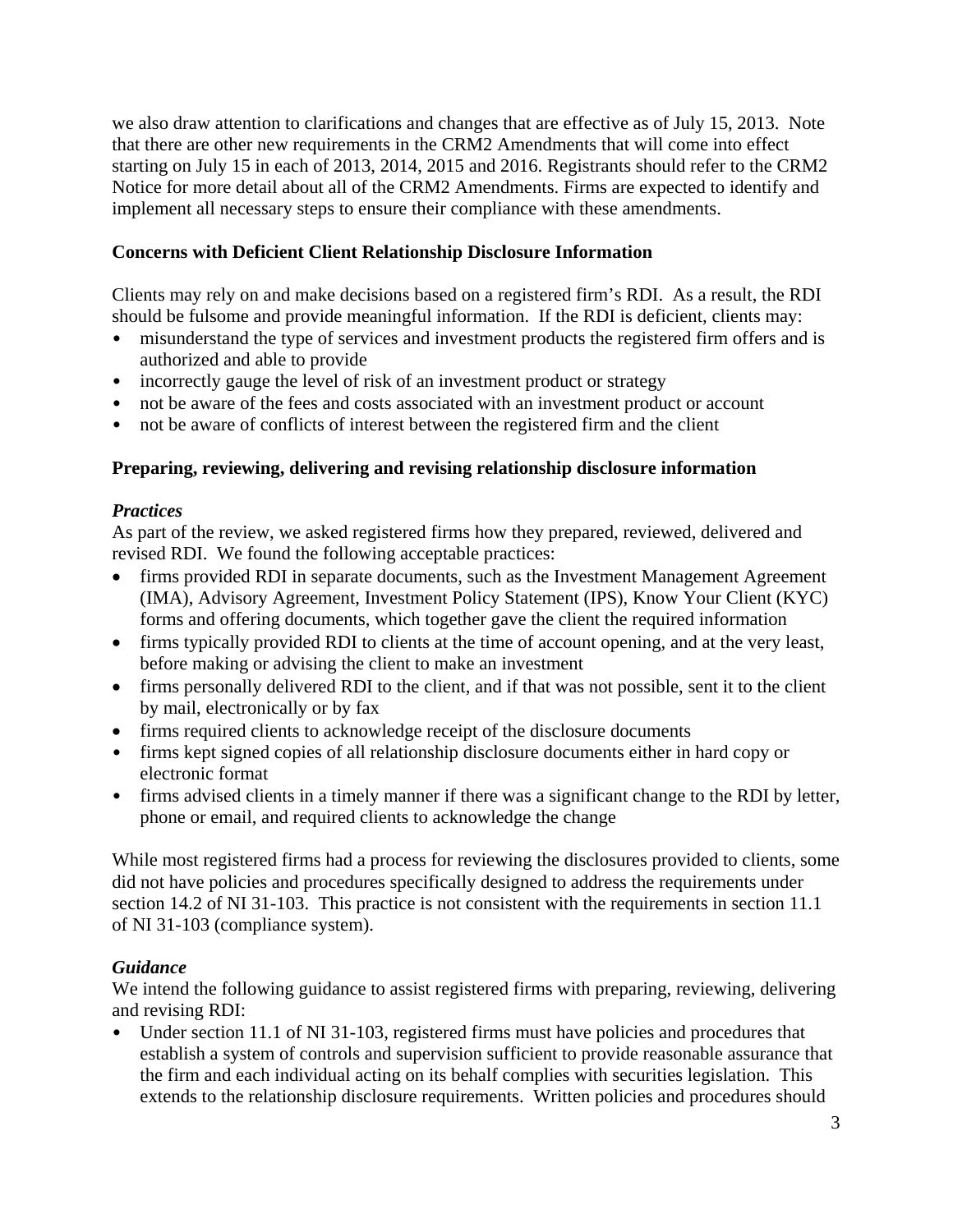reflect the registered firm's practices when preparing, reviewing, delivering and revising relationship disclosure documents.

- RDI should contain accurate, complete and up-to-date information. We suggest that registered firms review their RDI annually or more frequently, as necessary. Subsection 14.2(4) requires registered firms to take reasonable steps to notify clients, in a timely manner, of significant changes in respect of the RDI delivered to a client.
- The RDI that registered firms provide to clients should contain meaningful, understandable information that enables clients to make informed investment decisions.
- Registered firms should ensure that the RDI clearly explains the products and services the firm offers, contains adequate description of the fees and costs associated with those products and services, and provides sufficient explanations of the risks a client should consider when making investment decisions.

In addition to the foregoing, please note that as of July 15, 2013:

- Subsection 14.2(3) of NI 31-103 prescribes when RDI is to be delivered to the client. As of July 15, 2013, it specifies that registered firms must deliver the information referred to in subsection 14.2(1), if applicable, and subsection 14.2(2) to the client in writing. However, the firm may provide the information in paragraph 14.2(2)(b) orally or in writing. If firms choose to provide the information in paragraph 14.2(2)(b) orally, they should maintain evidence of the discussion<sup>3</sup>.
- The language of certain requirements in section 14.2 is amended to clarify where a general description of RDI is sufficient.
- The guidance about RDI communication in 31-103CP is expanded.
- New subsection  $14.2(5.1)$  prohibits registered firms from imposing any new or increased operating charge in respect of a client's account unless 60 days prior written notice is provided.
- The cost disclosure requirements are now more specific, and firms are now required to separately disclose applicable information about "operating charges" and "transaction charges" (paragraphs  $14.2(2)(f)$  and (g)). These terms are defined in section 1.1 of NI 31-103 and there is guidance on their meanings in section 14.2 of 31-103CP. The term "costs" in section 14.2 of NI 31-103 is replaced with the term "charges" to avoid confusing the charges associated with the operation of an account or executing transactions with the purchase cost of a security.

#### **Summary of Results**

1

We identified a number of deficiencies in the RDI that registered firms must deliver to clients under subsection 14.2(2) of NI 31-103. The following is a list of these requirements ranked in order of most to least identified deficiencies:

<sup>&</sup>lt;sup>3</sup> The CRM2 Amendments include guidance in section 14.2 of 31-103CP about keeping evidence of compliance with client disclosure requirements.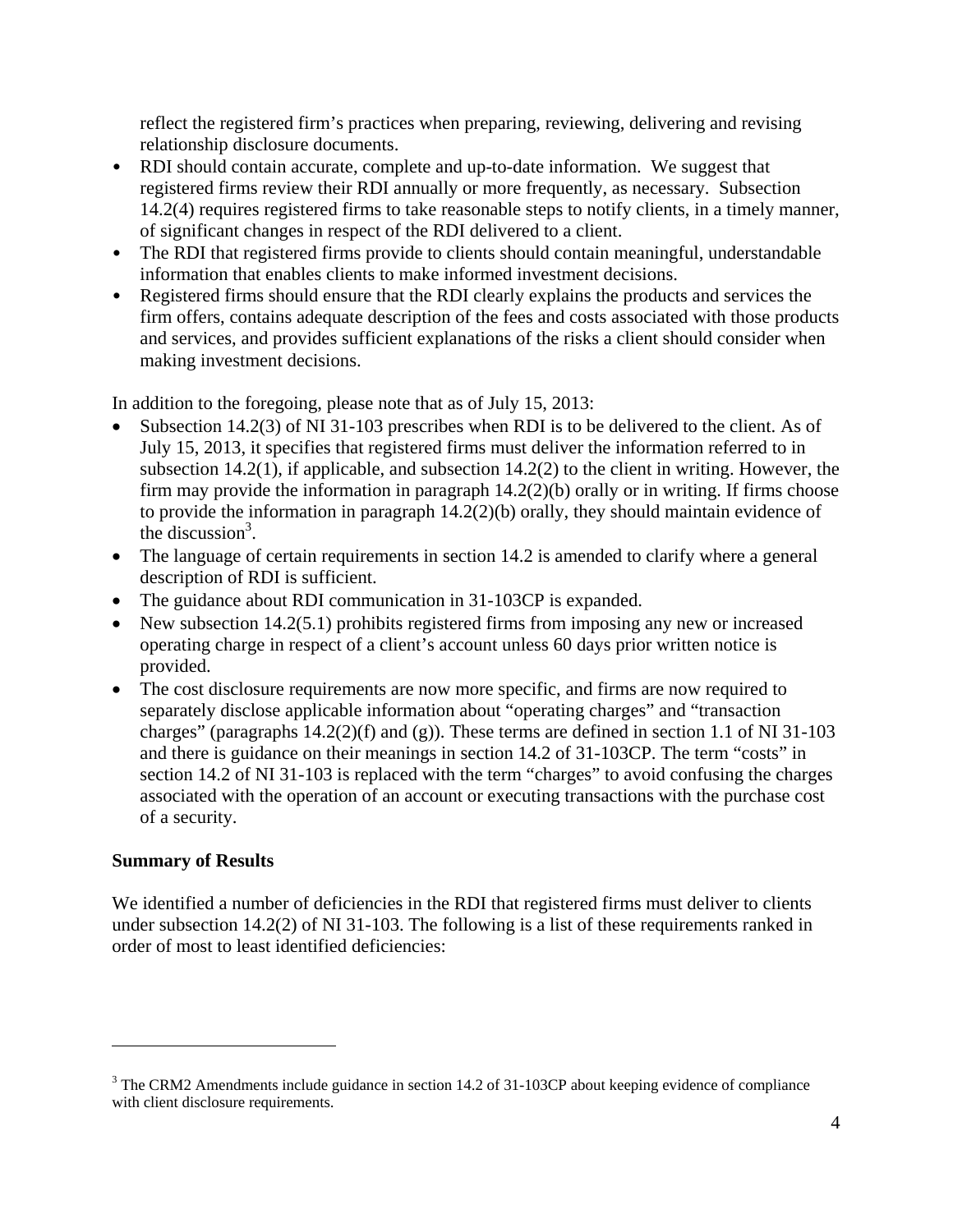- Description of the risks of using borrowed money to finance a purchase of a security paragraph  $14.2(2)(d)$
- Information a firm must collect about the client (Know Your Client) paragraph  $14.2(2)(1)$
- Statement that the firm has an obligation to assess suitability prior to executing a transaction  $-$  paragraph  $14.2(2)(k)$
- Description of the content and frequency of reporting for each account or portfolio of a client  $-$  paragraph  $14.2(2)(i)$
- Description of the types of risks that a client should consider when making investment decisions – paragraph  $14.2(2)(c)$
- Description of the nature or type of client account –paragraph  $14.2(2)(a)$
- Description of the conflicts of interest the firm is required to disclose to a client paragraph  $14.2(2)(e)$
- Disclosure of all costs to a client for the operation of an account, and description of the costs clients will pay in making, holding and selling investments – paragraphs  $14.2(2)(f)$  and  $14.2(2)(g)$
- $\bullet$  Discussion that identifies the products or services offered by the firm paragraph 14.2(2)(b)
- Description of the compensation paid to the firm in relation to different types of products that a client may purchase – paragraph  $14.2(2)(h)$

### **Specific Issues and Guidance**

The following section discusses the requirements under subsection 14.2(2) in the order they are stated in that subsection, and provides details about the findings, as well as guidance to registered firms in order to meet their obligations.

#### *1. Describe the Nature or Type of the Client's Account*

Under paragraph 14.2(2)(a), a registered firm must provide clients with a description of the nature or type of account that the client has with the firm. In particular, the registered firm should provide the client with sufficient information to enable the client to understand the type of accounts they hold, how the accounts will operate, and the services associated with the accounts.

22% of registered firms sampled were deficient in this area.

We found the following deficiencies:

- Firms did not disclose the type or nature of account that they managed for the client, or the disclosure was unclear.
- The disclosure did not discuss in what capacity the firm was acting on behalf of the client, for example, if the PM had discretion over the account or if the firm was acting as an EMD for the client.
- Some EMDs did not think they were required to disclose this information since their relationship with the client existed only on a transactional basis.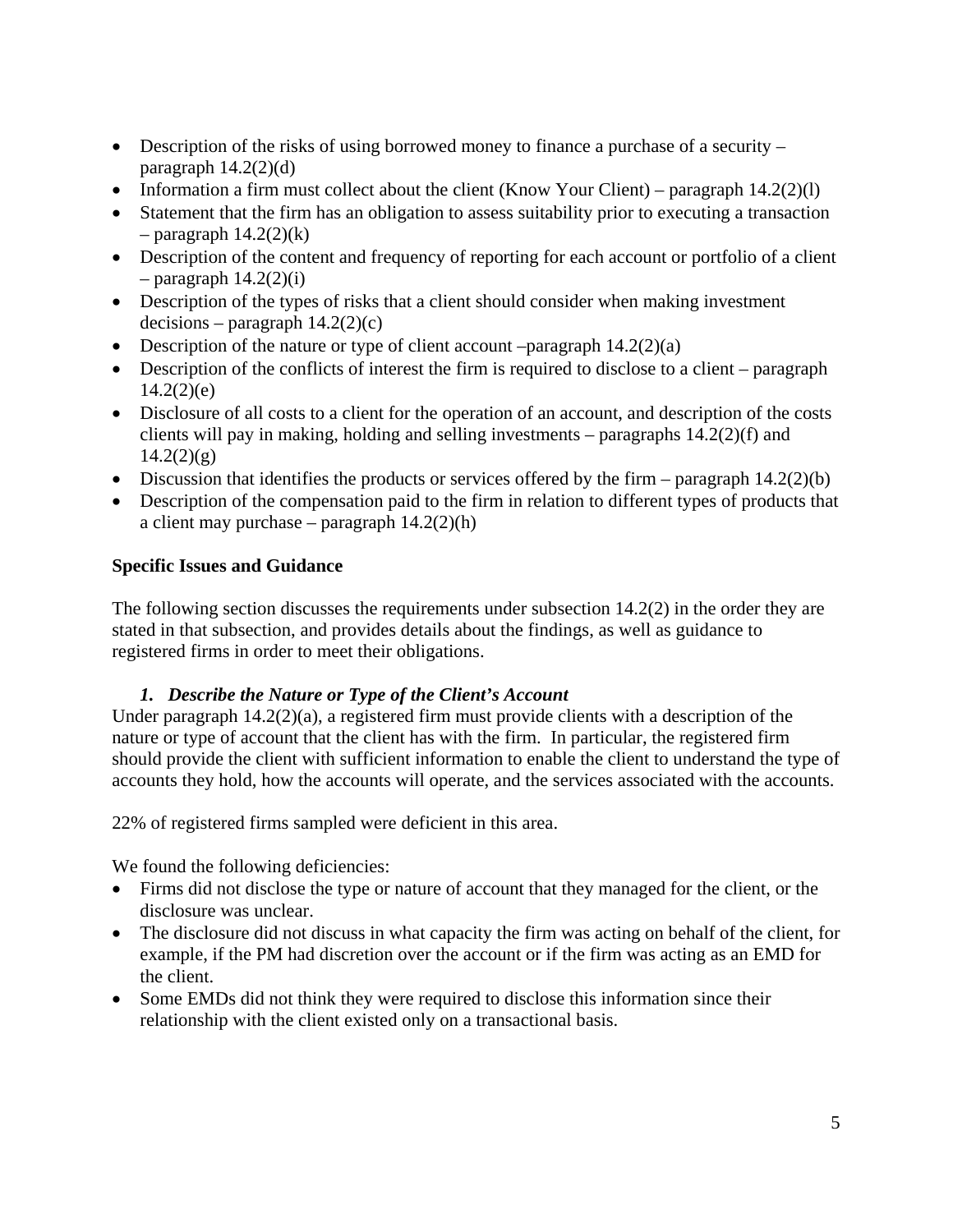#### *Guidance*

#### *PMs*

RDI should disclose that the registered firm acts as a PM for the client and indicate whether the client has a discretionary or non-discretionary account. While there is no need to specify the type of account that the client holds (for example, registered, cash, etc.), PMs should describe the type of services that they will provide to the client and disclose where the client assets are held (for example, if they are held at a custodian).

# *EMDs*

RDI should disclose that the firm acts as an EMD for the client. EMDs should describe how they will operate client accounts and outline the services that they will provide to their clients. EMDs should disclose where and how assets are held, for example, that they will be held in client name with the issuer of the exempt securities.

# *2. Identify the Products or Services the Registered Firm Offers*

Paragraph 14.2(2)(b) requires a registered firm to include a discussion that identifies the products or services the registered firm offers to clients<sup>4</sup>. The registered firm should provide and disclose:

- sufficient information to identify the types of products or services the firm is registered to provide
- what parameters the firm will use to select investments
- information about all registerable activities or types of business involving the registered firm

11% of registered firms sampled were deficient in this area.

We found the following deficiencies:

- PMs provided information about their investment mandate, but did not specifically discuss the types of securities that they invest in to fulfill that mandate.
- Registered firms did not explain to clients that the description of products or services was located elsewhere than in the RDI (i.e., in their engagement letter, on their website or in a related offering document).
- Firms registered in multiple categories provided disclosure relating to one segment of their business, but not for other activities they are registered to provide.
- Registered firms identified the products that they offered, but did not discuss the services.

# *Guidance*

# *PMs*

 $\overline{a}$ 

PMs should disclose that they will advise in securities for the client, for example, in accordance with an IPS.

 $4$  Paragraph 14.2(2)(b) changed as follows since the review: a general description of the products and services the registered firm offers to the client.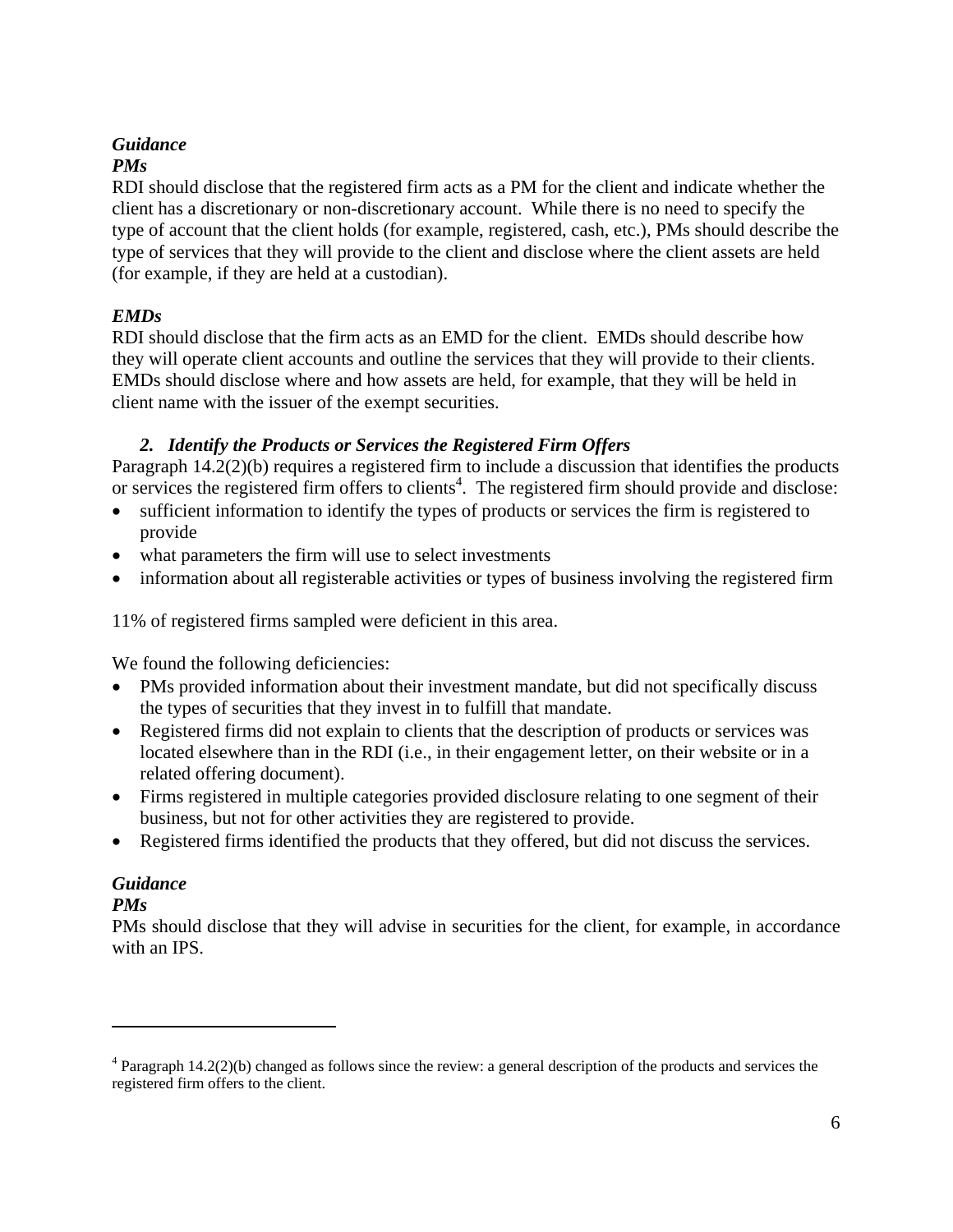#### *EMDs*

EMDs should indicate that they sell third party or proprietary prospectus-exempt products. EMDs may refer clients to another entity's offering documents (typically prepared by an issuer) provided the disclosure is adequately fulfilling the dealer's disclosure obligations. EMDs should also indicate that products are not offered by prospectus, rather than just indicating that they sell "exempt products".

### *3. Describe the Types of Risks that a Client Should Consider*

Paragraph 14.2(2)(c) requires registered firms to provide clients with a description of the types of risks a client should consider when making investment decisions<sup>5</sup>.

32 % of registered firms sampled were deficient in this area.

We found the following deficiencies:

- Registered firms provided only a generic list of the risks, but did not describe the risk implications on the client's investment decisions.
- Registered firms verbally discussed the risks with the client (i.e., during the KYC and IPS development process), but did not provide anything to the client in writing or maintain evidence of the discussion.
- Where a registered firm undertook a particular investment strategy for a client, the firm did not discuss or document the potential risks of participating in that strategy.
- Descriptions of risk were vague and did not provide sufficient detail for clients.
- Some EMDs did not provide risk disclosure or refer clients to the risks discussed in the issuer's offering documents.

# *Guidance***<sup>6</sup>**

#### *PMs*

A PM should either provide an explanation of the risks associated with making investment decisions to the client (i.e., currency, interest rate, margin, leverage, liquidity, etc.) or refer to the risks discussed in the IPS. The risks described should be relevant to the PM's business environment, the investments offered, and the investment strategies recommended for the client.

#### *EMDs*

 $\overline{a}$ 

An EMD should either explain the specific risks of each product clearly in the relationship disclosure document or refer to the risk disclosure contained in the Offering Memorandum or other offering documents, provided that the EMD is satisfied that the disclosure is adequate. EMDs should ensure that the RDI provided to clients also includes a discussion of the risks of investing in the exempt market in general.

 $<sup>5</sup>$  As of July 15, 2013, paragraph 14.2(2)(c) is amended as follows: a general description of the types of risks that a</sup> client should consider when making an investment decision.

 $6$  As of July 15, 2013, subsection 14.2(3) requires a registered firm to deliver the information in paragraph 14.2(2)(c) in writing.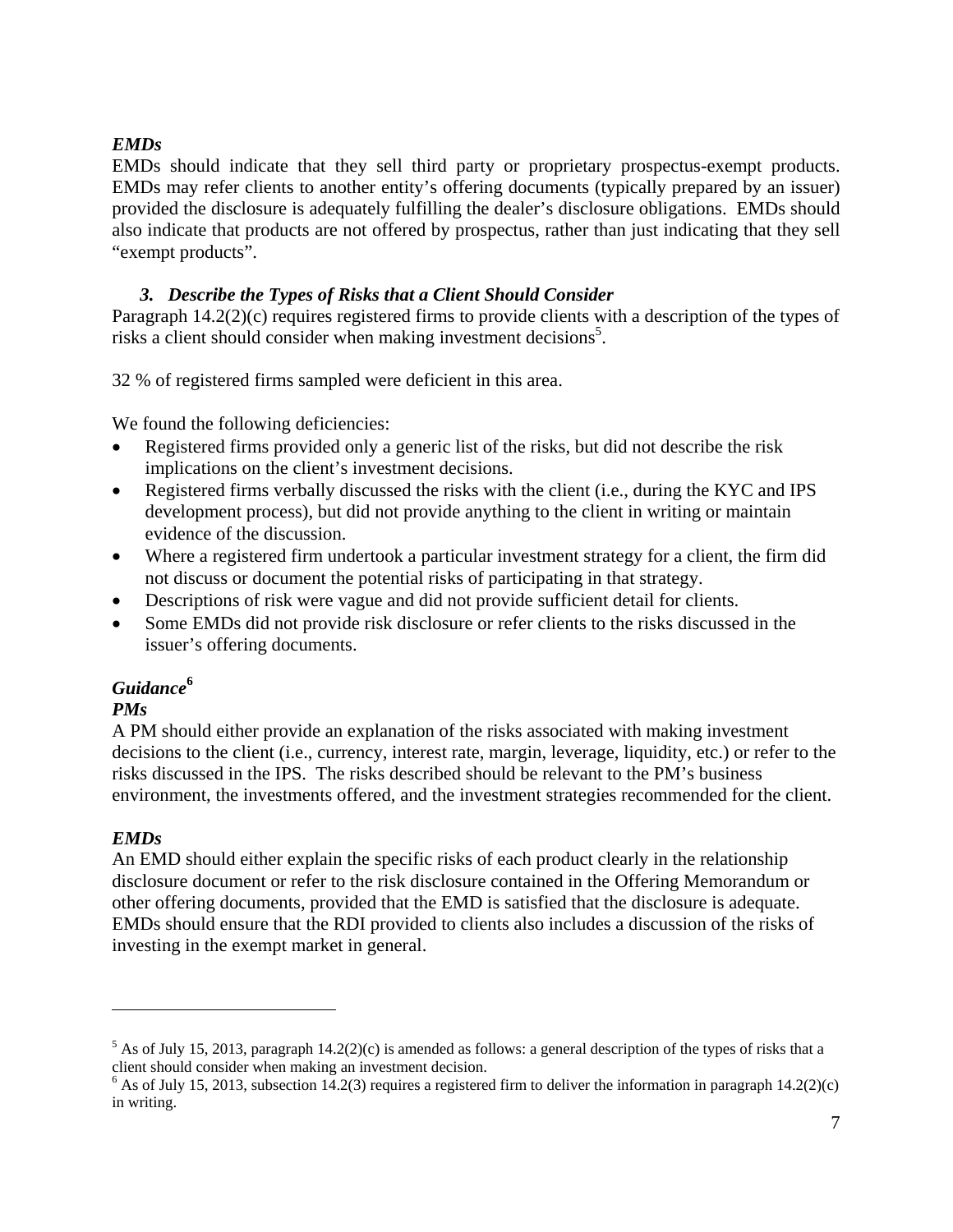#### *4. Describe the Risks to a Client of Using Borrowed Money*

Paragraph 14.2(2)(d) requires registered firms to provide a description of the risks of using borrowed money to finance a purchase of a security.

41% of registered firms sampled were deficient in this area.

We found the following deficiencies:

- Registered firms thought this requirement did not apply to them because they:
	- o did not purchase investments on margin, recommend leverage strategies to clients, or provide service to or accept clients who borrow to invest
	- o only dealt with accredited investors who are aware of the risks of investing using borrowed money
- Registered firms did not provide this disclosure and instead relied on disclosure provided by other entities (such as the issuer or the custodian).
- Registered firms noted they discussed the risks associated with leverage verbally with clients, but did not include this information in their written disclosure or maintain evidence of the discussion.

#### *Guidance***<sup>7</sup>** *PMs and EMDs*

1

PMs and EMDs must disclose the risks of using borrowed money to invest to all clients, regardless of whether or not the client uses leverage or the firm recommends the use of borrowed money to purchase investments. This disclosure is important, as the firm may not be aware that the client is making an investment with borrowed funds.

In circumstances where a firm recommends the use of borrowed money to finance any part of a purchase of a security, the following disclosure found in section 13.13 of NI 31-103 must be included, or disclosure that is substantially similar:

*Using borrowed money to finance the purchase of securities involves greater risk than a purchase using cash resources only. If you borrow money to purchase securities, your responsibility to repay the loan and pay interest as required by its terms remains the same even if the value of the securities purchased declines.* 

#### *5. Describe the Conflicts of Interest*

Under paragraph  $14.2(2)(e)$ , registered firms must provide a description of the conflicts of interest that the registered firm is required to disclose to a client under securities legislation. One such requirement is in section 13.4 of NI 31-103, which provides that a registered firm must take reasonable steps to identify and then respond to existing and potential material conflicts of interest between the firm and the client. 31-103CP provides guidance on the conflict of interest requirements under section 13.4 and includes examples of situations where registered firms can be in a conflict of interest and how to manage the conflict.

<sup>&</sup>lt;sup>7</sup> As of July 15, 2013, subsection 14.2(3) requires a registered firm to deliver the information in paragraph 14.2(2)(d) in writing.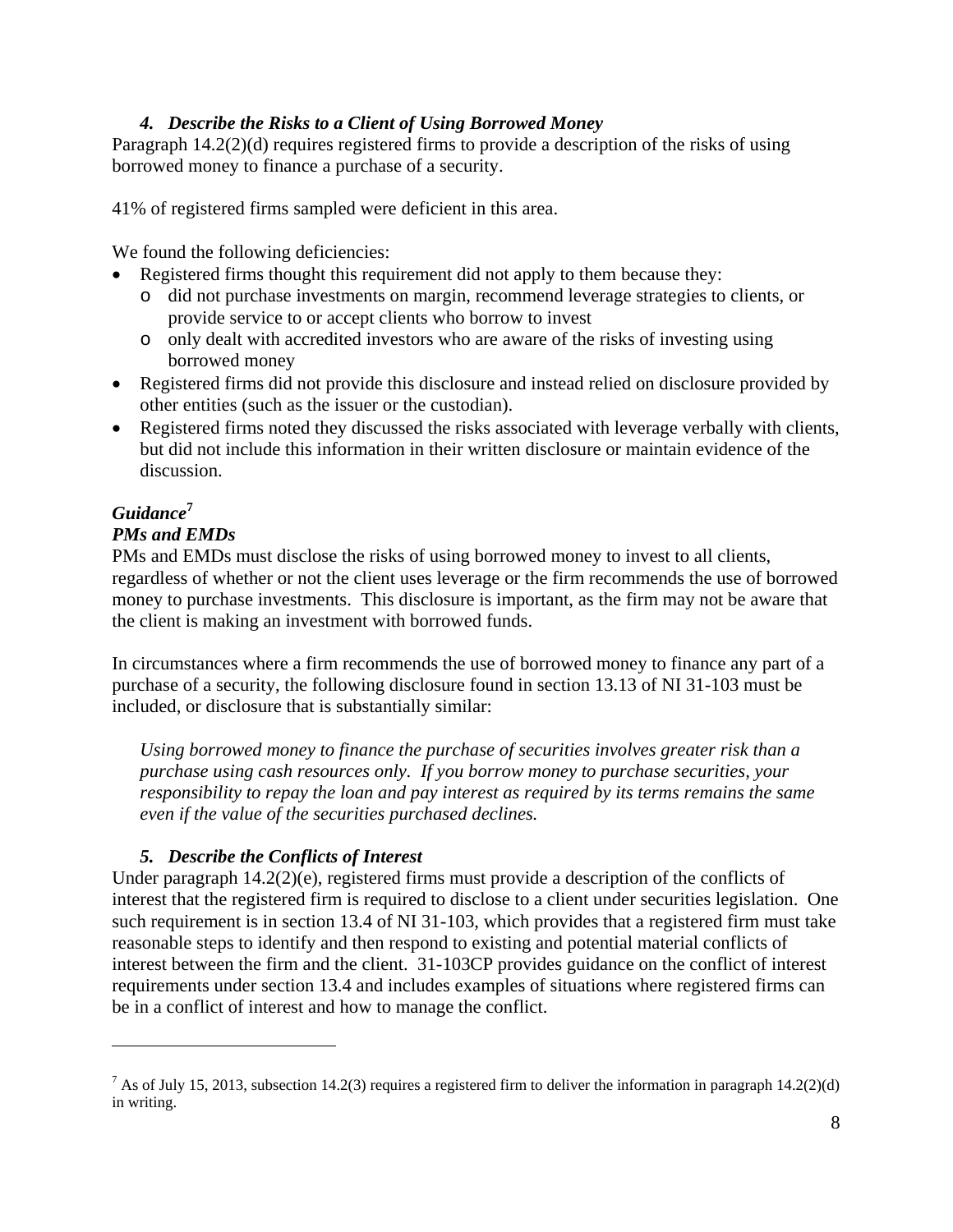Registered firms should provide clients with information about relationships with related or connected issuers, competing interests of clients, compensation practices, fair allocation, soft dollar arrangements, etc. If a firm has determined it has no conflicts that they are required to disclose, the firm should maintain written documentation to evidence that they have considered the issue.

21% of registered firms sampled were deficient in this area.

We found the following deficiencies:

- Registered firms considered themselves to operate independently, and assumed that they did not have relationships that could potentially present a conflict of interest requiring disclosure, but this was not the case.
- Registered firms indicated that their policies and procedures manual or other internal policies described their conflicts, but acknowledged that they did not disclose these conflicts to clients.
- EMDs indicated that the issuer's offering documents adequately described the conflicts of interest, but this was not the case.
- Registered firms disclosed that they had conflicts, but they did not describe the conflicts or explain how they were addressing them.
- Registered firms provided an insufficient or unclear explanation about their conflicts and did not discuss the potential impact on clients.
- Registered firms disclosed the conflicts of interest at the individual dealing or advising level, but did not consider and disclose conflicts of interest at the firm level.

# *Guidance*

#### *PMs*

PMs must identify and respond to conflicts of interest. Most PMs will have some conflicts that require disclosure, such as soft dollar arrangements, fair allocation and personal trading. PMs should disclose and describe all potential or existing material conflicts in detail. If PMs determine that they have no conflicts that they are required to disclose, they should maintain written evidence that they have considered this issue.

#### *EMDs*

EMDs must identify and respond to conflicts of interest. Most EMDs will have some conflicts that require disclosure, such as compensation received from issuers or an affiliation with an issuer. Similar to risk disclosure, an EMD may refer a client to an offering memorandum when disclosing conflicts, if the EMD is satisfied that the disclosure is adequately fulfilling the dealer's disclosure obligations. EMDs should consider that the disclosure in the offering memorandum relates to the issuer's conflicts, which are not necessarily reflective of the conflicts of interest of the registered firm. In particular, EMDs must also consider the conflicts of interest that exist when selling securities of related or connected issuers. Where EMDs can address the conflict by disclosure, they should ensure that they adequately disclose the nature and extent of the conflict to clients. If EMDs determine that they have no conflicts that they are required to disclose, they should maintain written evidence that they have considered this issue.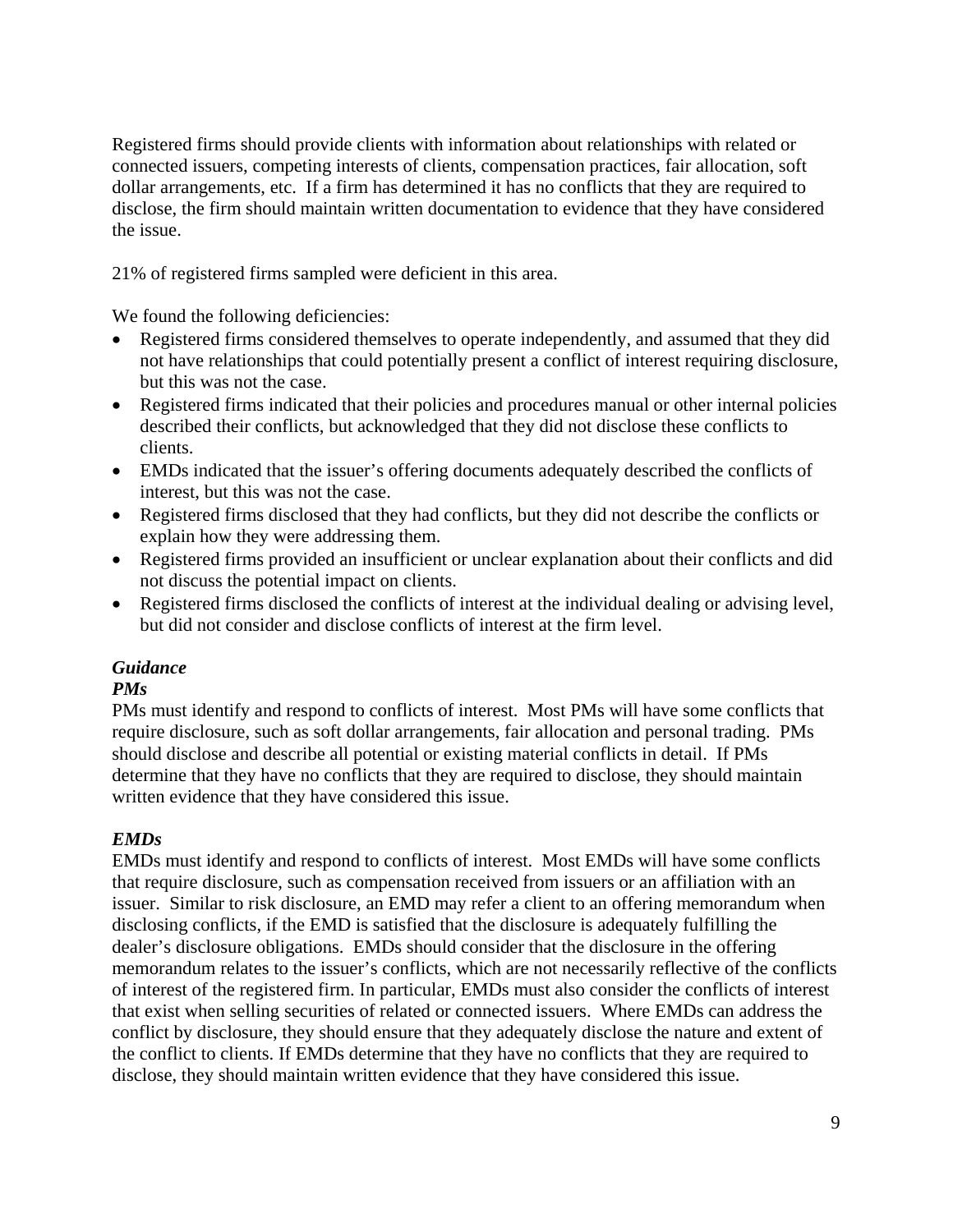#### *6. Disclose all Costs to Clients*

Under paragraph 14.2(2)(f), registered firms must provide disclosure of all costs to clients for the operation of an account<sup>8</sup>. Under paragraph  $14.2(2)(g)$ , they must provide a description of the  $\cos$  a client will pay in making, holding and selling an investment<sup>9</sup>. These two requirements ensure that clients receive all relevant information to evaluate all of the costs associated with the products and services they receive from a registered firm.

16% of registered firms sampled were deficient in this area.

We found the following deficiencies:

- Registered firms only referred to costs and fees generally rather than providing specific and meaningful information.
- PMs disclosed details about the management fees they charge in their advisory agreement, but did not discuss that there may be third party costs associated with the operation of the account, such as custodial or brokerage fees.
- Registered firms disclosed information about costs and fees verbally at the time of account opening, but did not maintain evidence in writing that they had verbally provided the client with the disclosure.
- Registered firms indicated in their disclosure that they could change fees without notice to the client. However, under subsection 14.2(4), if there is a significant change to the information delivered to a client under subsection (1), the registered firm must take reasonable steps to notify the client of the change in a timely manner.
- Some EMDs did not disclose fees that they directly charged to the client. Instead, the only disclosure about fees associated with the investment was in the issuer's offering documents.
- Some EMDs did not clearly state the details of compensation or explain that the offering memorandum or subscription agreement may also disclose the amount of compensation.
- Some EMDs' disclosure did not clearly state that the client would be paying fees on a transactional basis, and that costs could differ depending on the investment purchased.

# *Guidance***<sup>10</sup>**

# *PMs*

PMs should provide clients with a clear description, and calculation method where applicable, of any fees that the PM charges. We would also expect that if a firm facilitates a clients' entering into third party service arrangements for custody or brokerage, disclosure of the details of any costs associated with these services would be provided at the time the client account is opened. If the PM has negotiated fixed fees for clients (i.e., bundled fees, flat rate for custodial or brokerage charges), the PM should disclose this to clients.

*EMDs* 

1

<sup>&</sup>lt;sup>8</sup> As of July 15, 2013, paragraph 14.2(2)(f) is amended as follows: (f) disclosure of the operating charges the client might be required to pay related to the account.

<sup>&</sup>lt;sup>9</sup> As of July 15, 2013, paragraph 14.2(2)(g) is amended as follows: (g) a general description of the types of transaction charges the client might be required to pay.

 $10$  As of July 15, 2013, subsection 14.2(3) requires a registered firm to deliver the information in paragraphs  $14.2(2)(f)$  and  $(g)$  in writing.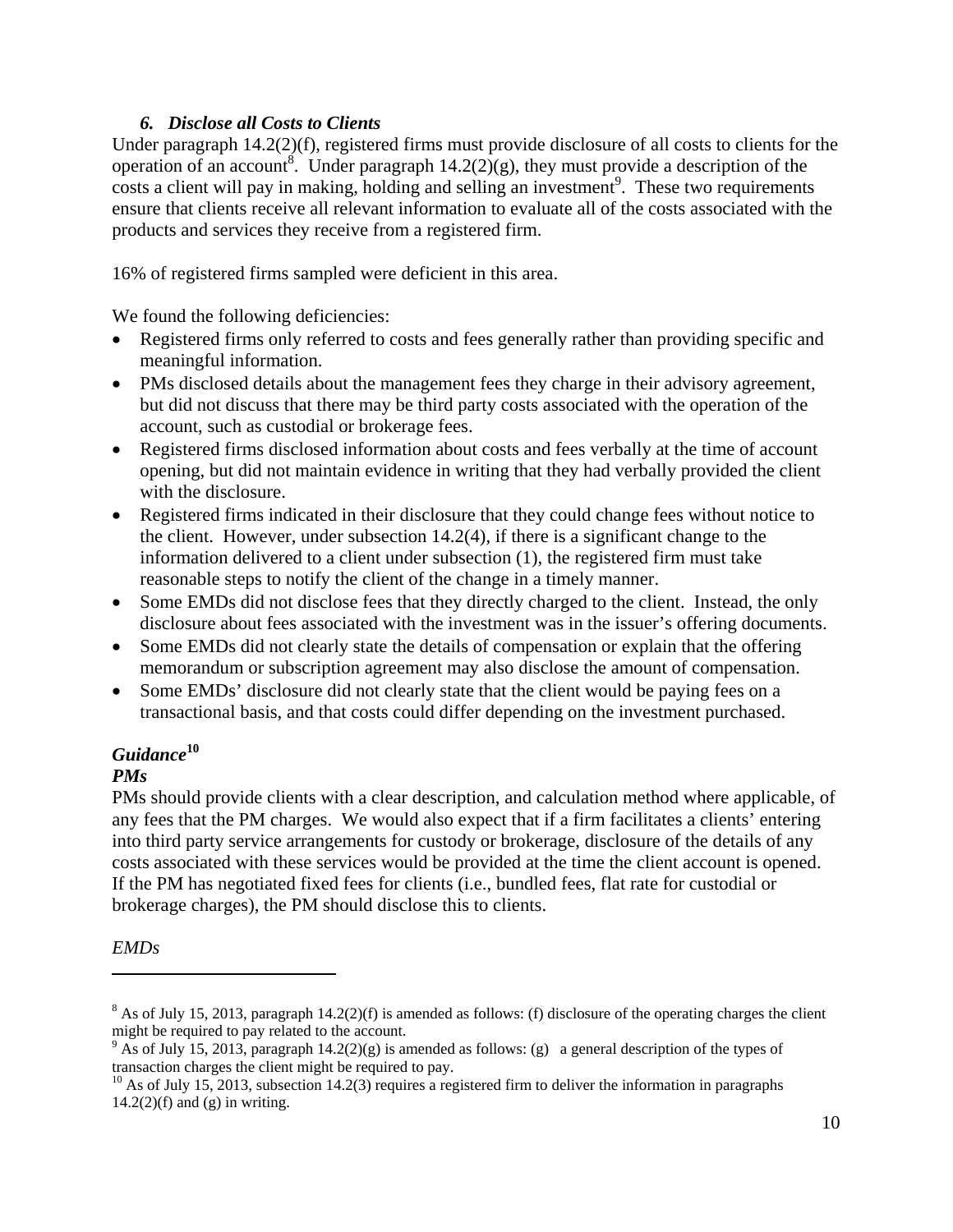EMDs should clearly disclose all trading costs for a client. This includes direct compensation that the EMD or dealing representative receives, and any embedded compensation as disclosed in the offering memorandum. If EMD clients will incur custodial fees, EMDs should provide a description of these fees. If EMDs disclose information in separate documents, they should provide a list of these documents to clients and set out where they can find them. EMDs should disclose all transaction costs incurred by a client when buying or selling the investment, as well as any holding costs associated with the investment (for example, the cost of holding an exempt product in a registered account). EMDs should clearly state whether they charge a fee to operate an account (for example, if any fees are required to open, maintain, close or transfer an account).

### *7. Describe Compensation Paid for Different Types of Products*

Paragraph 14.2(2)(h) requires that registered firms provide clients with a description of the compensation paid to the firm in relation to the different types of products that a client may purchase through the firm $11$ . This requirement clarifies the compensation that a registered firm receives, particularly when a firm:

- receives varying levels of compensation for providing the same service or product, or
- provides a varied range of investment services and products to their clients.

6% of registered firms sampled were deficient in this area.

We found the following deficiencies:

- Some EMDs did not explain the compensation that they receive. For example, the issuer may pay an EMD to maintain a product on the firm's shelf, sales incentive bonuses, or to perform due diligence activities relating to their products.
- Some EMDs did not disclose and explain the commissions that they and the dealing representative receive. Rather, EMDs referred the client to the offering document, which in some cases contained insufficient information.

#### *Guidance*

1

#### *EMDs and PMs*

While this deficiency was found in 23% of the EMD samples, it is important for both EMDs and PMs to provide clear and meaningful disclosure about the compensation that they receive from any other parties. For example, EMDs should disclose any commission, sales bonuses, and trailer fees they receive from issuers. When providing such disclosure, EMDs may refer a client to an offering document, if the EMD is satisfied that the disclosure is clear and fulsome and adequately fulfills the dealer's disclosure obligations. If the disclosure in the offering document is vague (i.e., "the fee on this purchase is up to 10%"), the EMD should provide more specific disclosure information.

Registrants should also refer to the guidance on the requirements in paragraphs  $14.2(2)(f)$ , (g) and (h) that is provided under subsection 14.2 of 31-103CP as amended as of July 15, 2013.

<sup>&</sup>lt;sup>11</sup> As of July 15, 2013, this paragraph is amended as follows: (h) a general description of any compensation paid to the registered firm by any other party in relation to the different types of products that a client may purchase through the registered firm.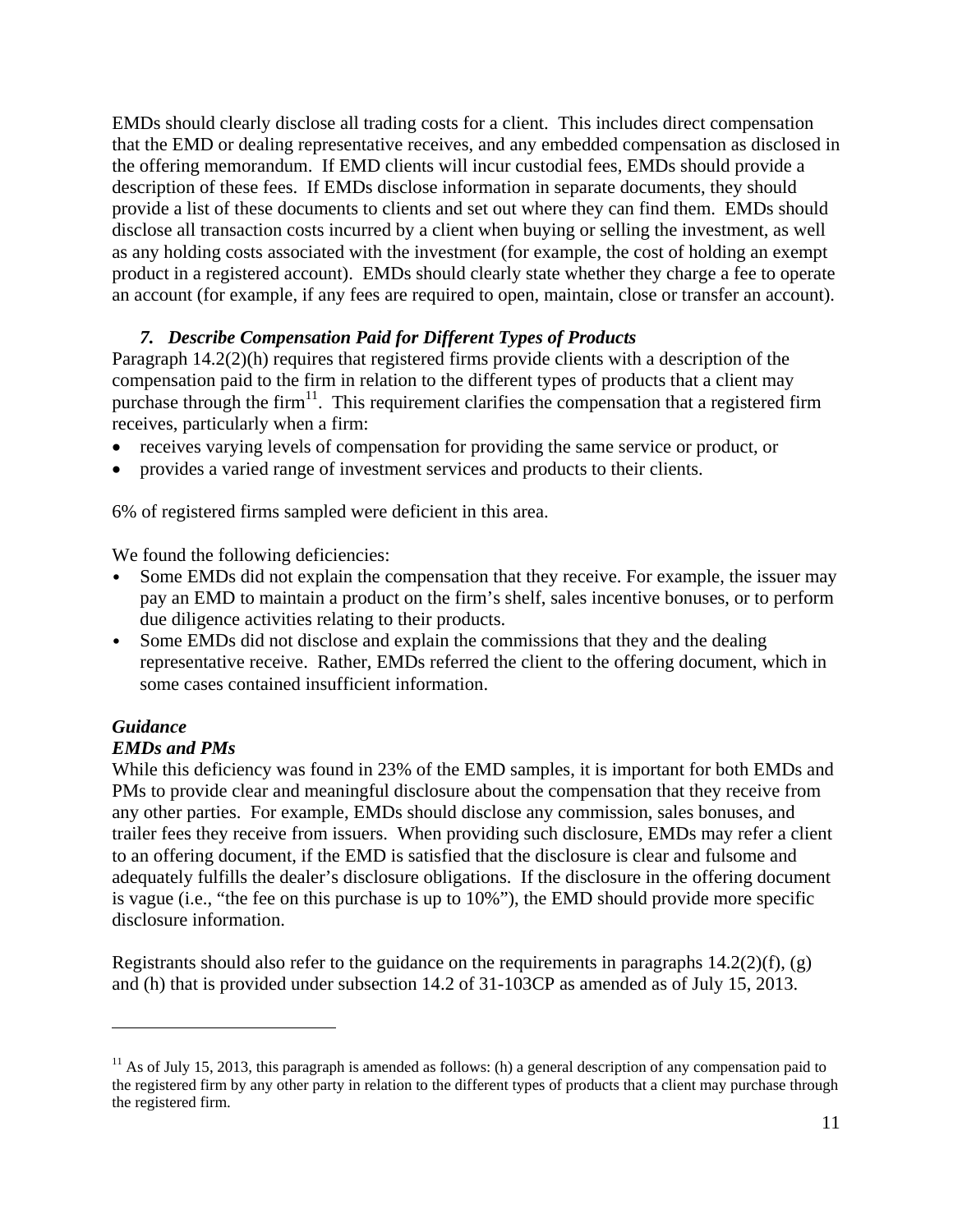### *8. Describe the Content and Frequency of Reporting*

Under paragraph 14.2(2)(i), registered firms must provide a description of the content and frequency of reporting for each account or portfolio of a client. Subsections 14.14(1) and (3) of NI 31-103 require registered dealers and advisers to deliver account statements to clients at least once every three months<sup>12</sup>. Although there is no prescribed form for these statements, they must contain the information set out in subsections 14.14(4) and 14.14(5) of NI 31-103.

33% of registered firms sampled were deficient in this area.

We found the following deficiencies:

- The registered firm's RDI discussed the frequency of the reporting, but not the content.
- The description of the content of the quarterly reporting was insufficient and did not encompass everything required under subsections 14.14(4) and 14.14(5).
- Registered firms stated in the disclosure information that the custodian would provide the reporting, without explaining the frequency or the content.
- EMDs thought that quarterly account reporting was not required on the basis that they did not have client "accounts" but rather offered a transactional service only.

#### *Guidance PMs and EMDs*

 $\overline{a}$ 

PMs and EMDs RDI must include a description of the content of the statement and the correct reporting frequency in accordance with section 14.14. Under subsections 14.14(1) and (3), a registered firm must deliver an account statement to a client at least once every three months, or monthly, if the client requests it. Registered firms can increase the frequency of account statement delivery to more than every three months.

CSA Staff Notice 31-324 *Exempt Market Dealers and Account Statement Requirements in*  National Instrument 31-103 *Registration Requirements and Exemptions* sets out expectations for EMDs' compliance with the account statement delivery requirements. The CRM2 Amendments introduce new requirements for account statements and additional statements that will be applicable to PMs and EMDs, effective July 15, 2015. Until then, EMDs should continue to refer to Staff Notice 31-324 which, among other guidance, states that

*We will expect an EMD to deliver quarterly account statements containing:* 

- *transaction information [i.e., information required under subsection 14.14(4)] covering each transaction it made for a client during the quarter, and*
- *account balance information [i.e., information required under subsection 14.14(5)] for all cash and securities of the client that it holds or controls*

<sup>&</sup>lt;sup>12</sup> As of July 15, 2013, section (3) is amended as follows: A registered adviser must deliver a statement to a client at least once every 3 months, except that if the client has requested to receive statements on a monthly basis, the adviser must deliver a statement to the client every month. On July 15, 2015, section 14.14 is further amended and new sections 14.14.1, 14.14.2, 14.15 and 14.16 are added. For further information, see CRM2 Notice.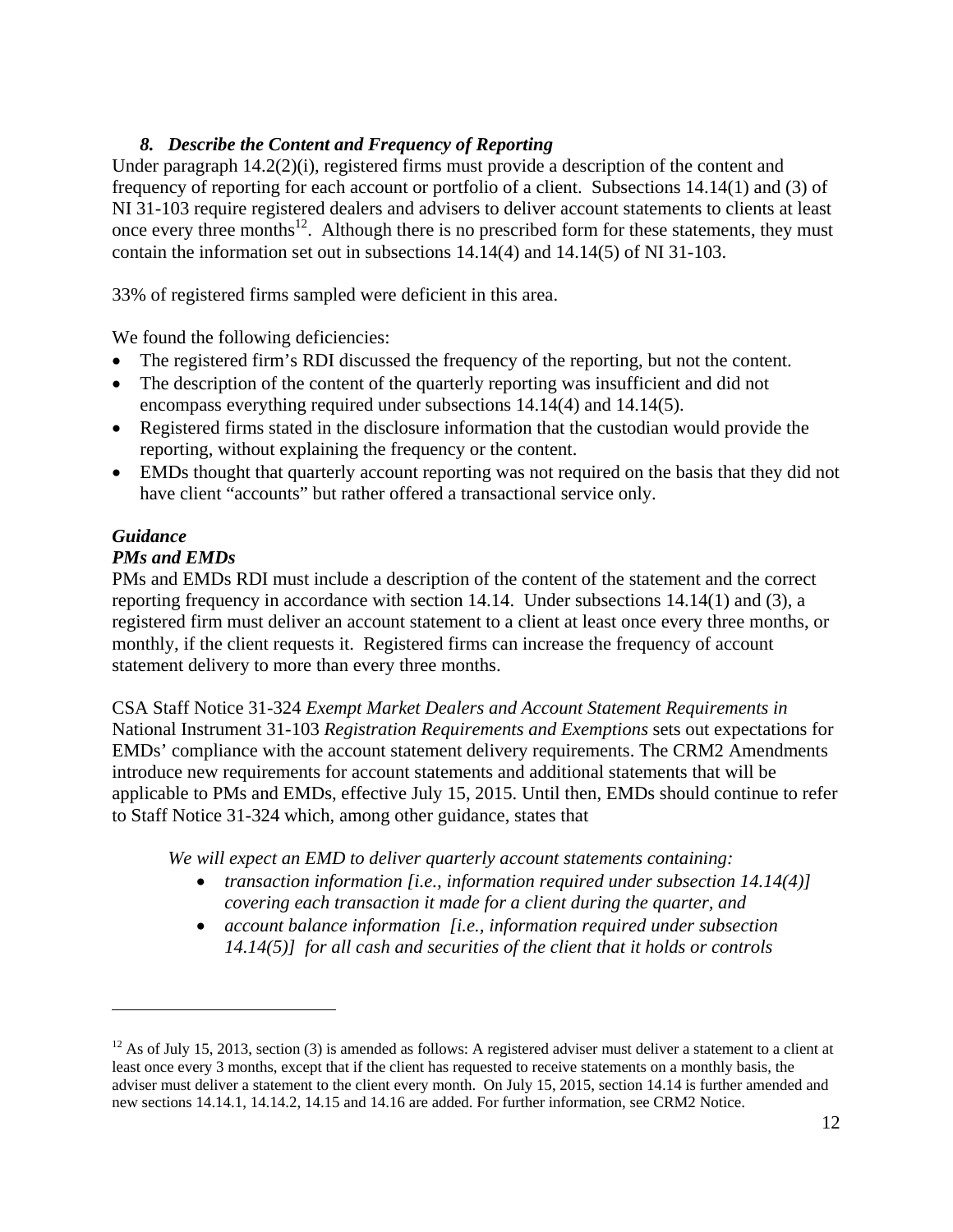*If an EMD does not hold or control any cash or securities of a client, and it makes no transactions for the client during a quarter, we will not expect the EMD to send an account statement for that quarter to the client.* 

# *9. Disclose that Independent Dispute Resolution or Mediation is Available*

Under paragraph 14.2(2)(j), if section 13.16 of NI 31-103 (dispute resolution service) applies, registered firms must disclose that independent dispute resolution or mediation services are available at the firm's expense to resolve any dispute that might arise between the client and the firm about any trading or advising activity of the firm or one of its representatives<sup>13</sup>.

Section 13.16 requires that registered firms make available an independent dispute resolution or mediation service to clients, at the firms' expense. At the time of the review, section 13.16 did not apply to firms which were registered when NI 31-103 came into force.<sup>14</sup> As the requirement did not apply to most of the firms we sampled, we do not have information to report on this aspect of relationship disclosure requirements.

### *10. State the Obligation to Assess Whether a Purchase or Sale of a Security is Suitable for a Client*

Under paragraph  $14.2(2)(k)$ , registered firms are required to deliver a statement to clients that the firm has an obligation to assess whether a purchase or sale of a security is suitable for a client prior to executing the transaction or at any other time. This requirement is straightforward, and directly relates to the obligation of a registered firm to meet their suitability obligations under sections 13.2 and 13.3 of NI 31-103.

35% of registered firms sampled were deficient in this area.

We found the following deficiencies:

- The registered firm's disclosure information did not include the specific statement required under paragraph  $14.2(2)(k)$ . Some firms thought it was sufficient to:
	- o Have policies and procedures in place for assessing suitability
	- o Manage client accounts consistent with the KYC information and investment objectives for each client but not provide the statement
	- o Include language other than what is required in paragraph14.2(2)(k) or no statement at all

# *Guidance*

 $\overline{a}$ 

*PMs and EMDs* 

PMs and EMDs must include the specific statement required in paragraph 14.2(2)(k) in their

 $^{13}$  In Québec, a registered firm is deemed to comply with section 13.16 if it complies with sections 168.1.1 to 168.1.3 of the *Securities Act* (Québec). These provisions set out a complaint handling regime whereby the Autorité des marchés financiers (the AMF) may act as a mediator (the Québec regime).

 $14$  On July 5, 2012, the CSA published parallel orders further extending the temporary relief from Section 13.16 until the earlier of: (i) the coming into force of amendments to section 13.16, and (ii) September 28, 2014. The temporary relief does not apply in Quebec. On November 15, 2012, the CSA published proposed amendments to NI 31-103 about the dispute resolution service. The comment period ended February 15, 2013.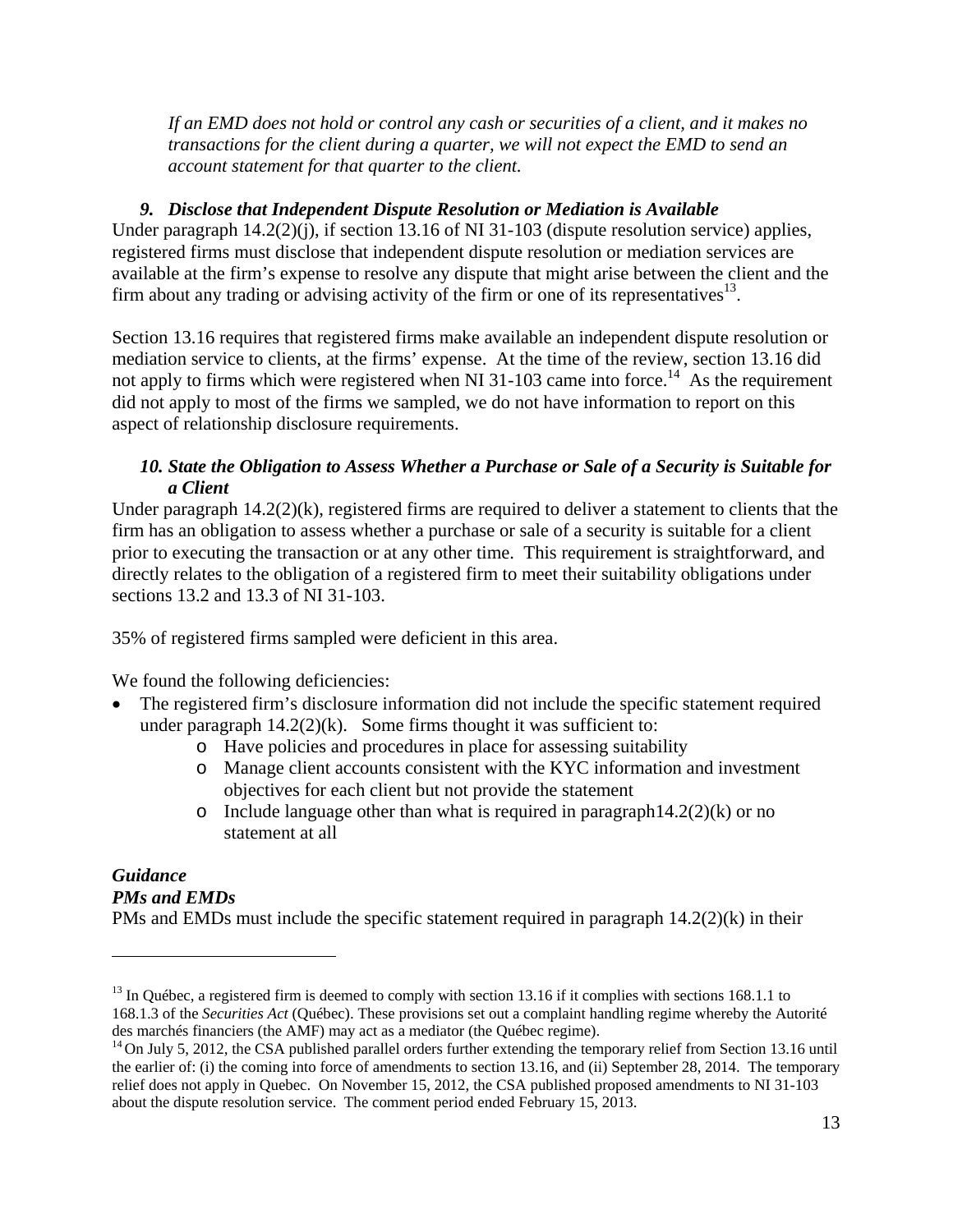$RDI<sup>15</sup>$ .

### *11. Disclose the Information that must be collected About Clients*

Under paragraph  $14.2(2)(1)$ , a registered firm is required to disclose the information that they must collect about their clients as required by section 13.2 of NI 31-103 (know your client). Section 13.2 sets out the information a registrant must obtain and document to establish the identity of a client, determine if the client is an insider, and assess the suitability of proposed investments.

39% of registered firms sampled were deficient in this area.

We found the following deficiencies:

- Registered firms routinely collected adequate KYC information and provided a copy of the completed KYC form to clients, but did not explain in their RDI the terms on the KYC form or state that the firm uses this information to assess suitability.
- Registered firms indicated that they only dealt with accredited investors, and therefore this requirement was not applicable.
- Registered firms did not set out the KYC information that it is required to collect under section 13.2.

# *Guidance*

### *PMs and EMDs*

Registered firms should provide clients with a statement that lists and describes the information that they must collect, and an explanation of how the firm uses this information to assess the suitability of investments for clients.

Registrants should also refer to the guidance on the requirements in paragraphs 14.2(2)(l) that is provided under subsection 14.2 of 31-103CP as amended as of July 15, 2013.

#### **New Requirements**

We draw your attention to the new RDI requirements in paragraphs  $14.2(2)(m)$  and (n) that come into force on July 15, 2014. Specifically, paragraph 14.2(2)(m) requires firms to provide each client with a general explanation of benchmarks and whether the firm offers any options for benchmark reporting to clients. Guidance on the new requirements is provided in the amended 31-103CP. See the CRM2 Notice for further information.

# **Next Steps**

 $\overline{a}$ 

We will review the relationship disclosure practices of registered firms during our ongoing compliance reviews and will apply the guidance in this notice when assessing whether a firm is complying with relationship disclosure requirements, and the guidance in the amended 31-

<sup>&</sup>lt;sup>15</sup> As of July 15, 2013, subsection 14.2(3) requires a registered firm to deliver the information in paragraph 14.2(2)(l) in writing.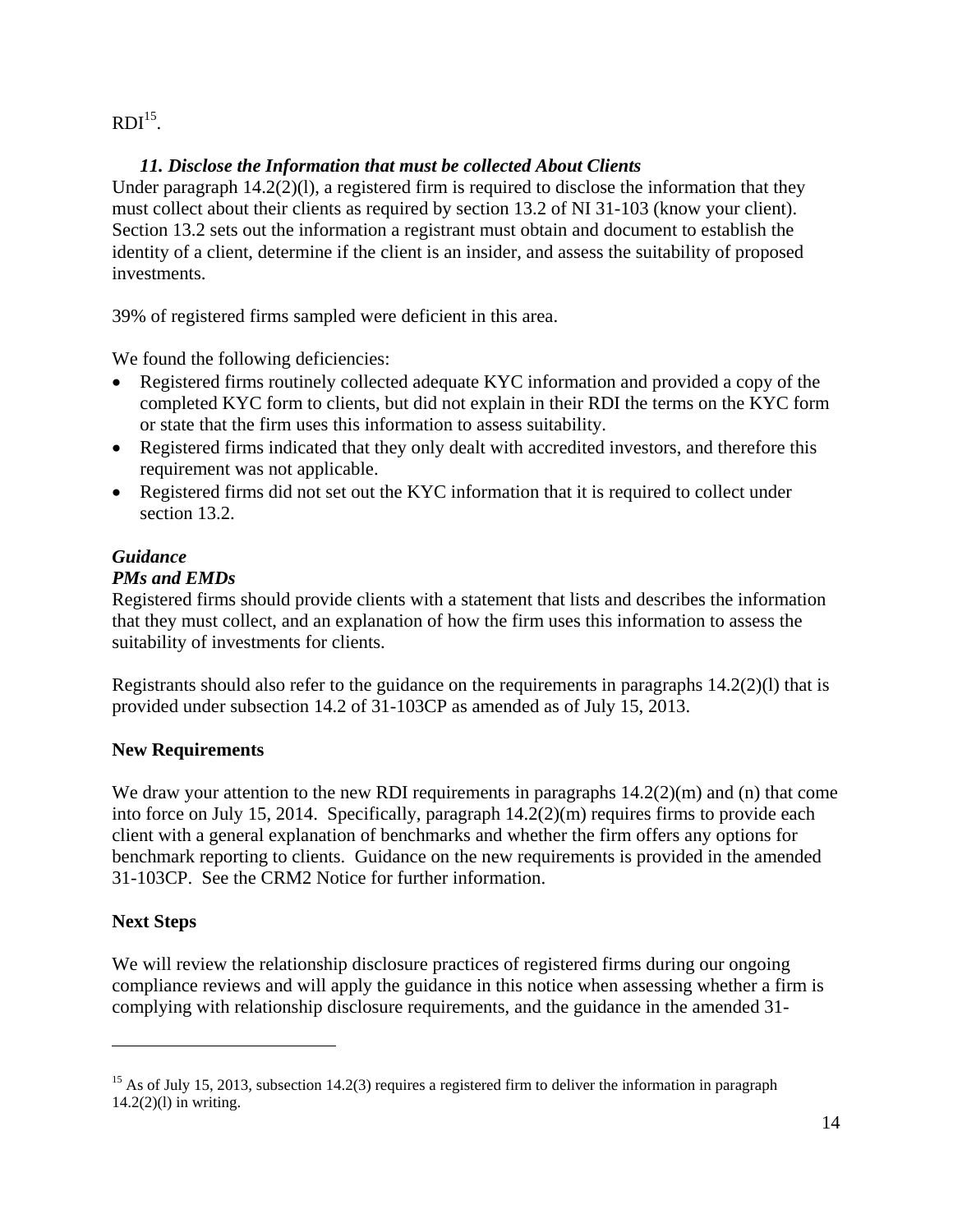103CP.

Please refer your questions to any of the following people:

Allison Guy Regulatory Analyst Alberta Securities Commission 403-297-3302 Allison.guy@asc.ca

Eric Jacob Director, Inspection Services/Directeur des services d'inspection Autorité des marchés financiers (AMF) 514 395-0337, poste 4741 Eric.jacob@lautorite.qc.ca

Janice Leung Lead Compliance Examiner British Columbia Securities Commission 604-899-6752 jleung@bcsc.bc.ca

Paula White Manager Compliance and Oversight The Manitoba Securities Commission 204- 945-5195 paula.white@gov.mb.ca

Craig Whalen Manager of Licensing, Registration and Compliance Service Newfoundland and Labrador 709-729-5661 cwhalen@gov.nl.ca

Michael Dickie Compliance Officer/Inspecteur New Brunswick Securities Commission 506-643-7856 Michael.Dickie@nbsc-cvmnb.ca

Chris Pottie Manager Compliance Policy and Market Regulation Branch Nova Scotia Securities Commission 902-424-5393 pottiec@gov.ns.ca